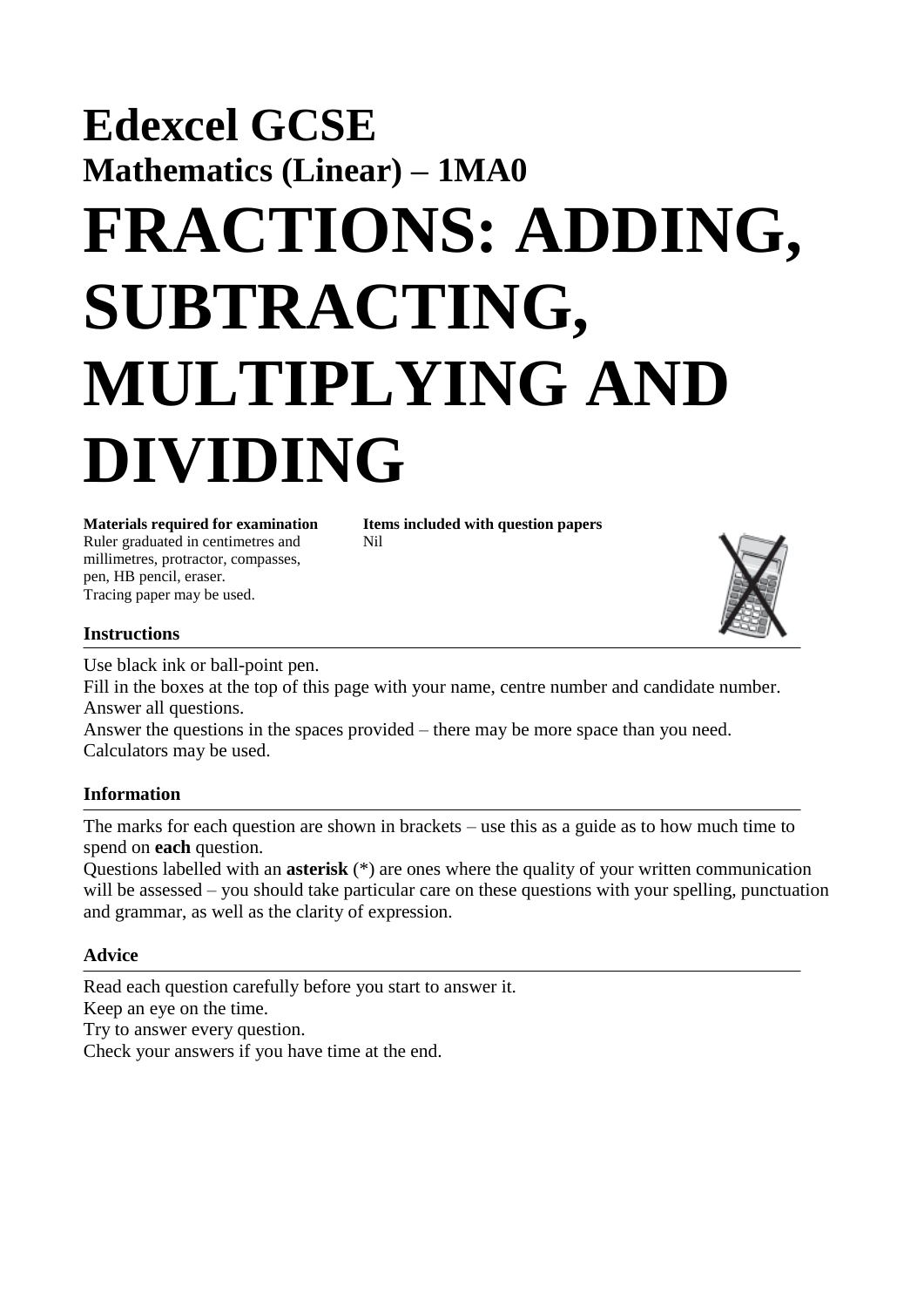**1.** Work out 7 1 5  $\frac{2}{7}$  +

> .................... **(Total 2 marks)**

**2.** Work out 5 1 3  $\frac{2}{1}$  +

> ……………………. **(Total 2 marks)**

**3.** Work out  $\frac{11}{12}$  – 12 11 6 5

> .......................... **(Total 2 marks)**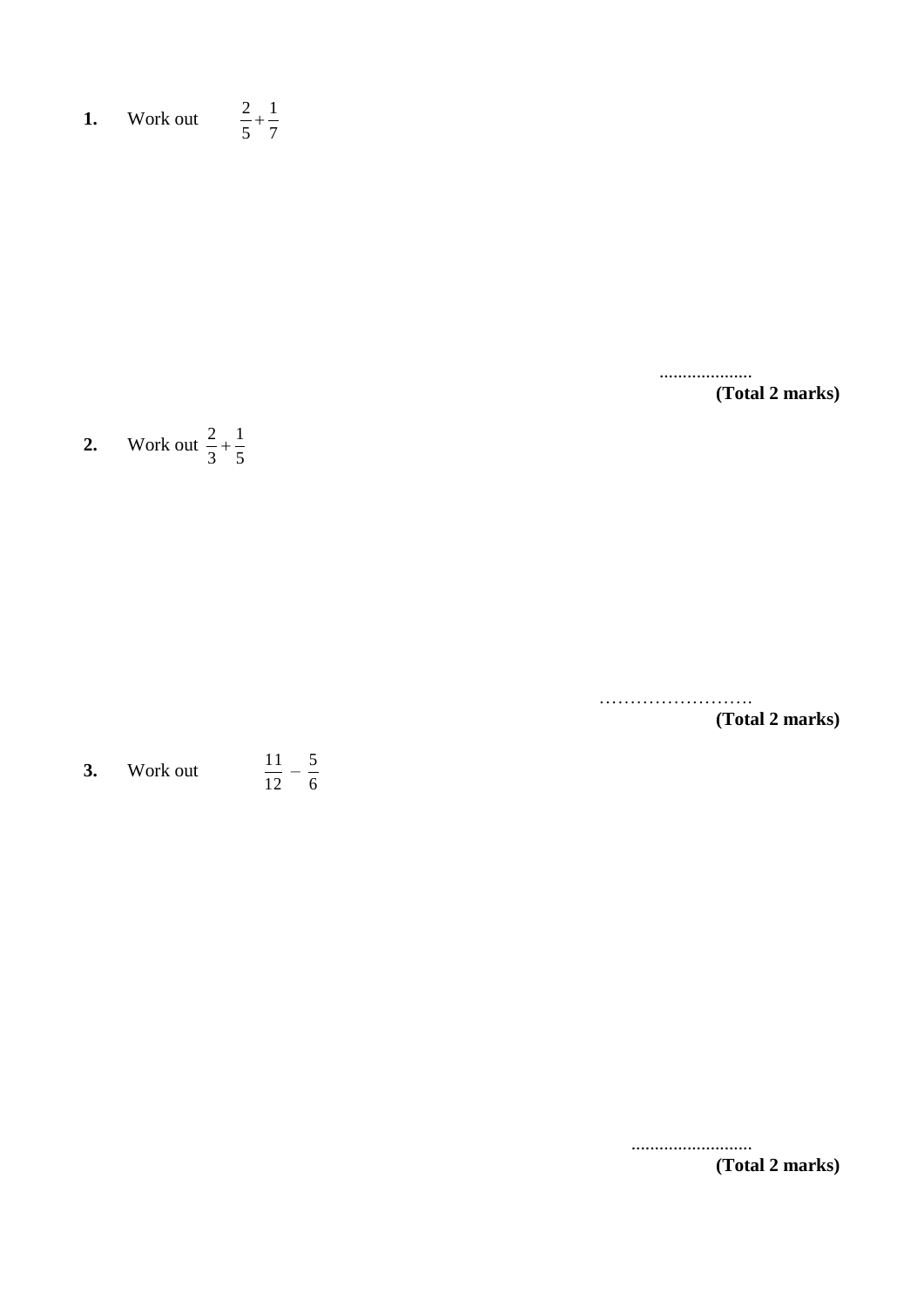**4.** (a) Work out 12 1 3  $\frac{1}{2}$  +

....................................

**(2)**



.................................... **(1) (Total 3 marks)**

**5.** Work out the value of  $\frac{2}{3} \times$ Give your answer as a fraction in its simplest form. 3 2 4 3

**(Total 2 marks)**

……………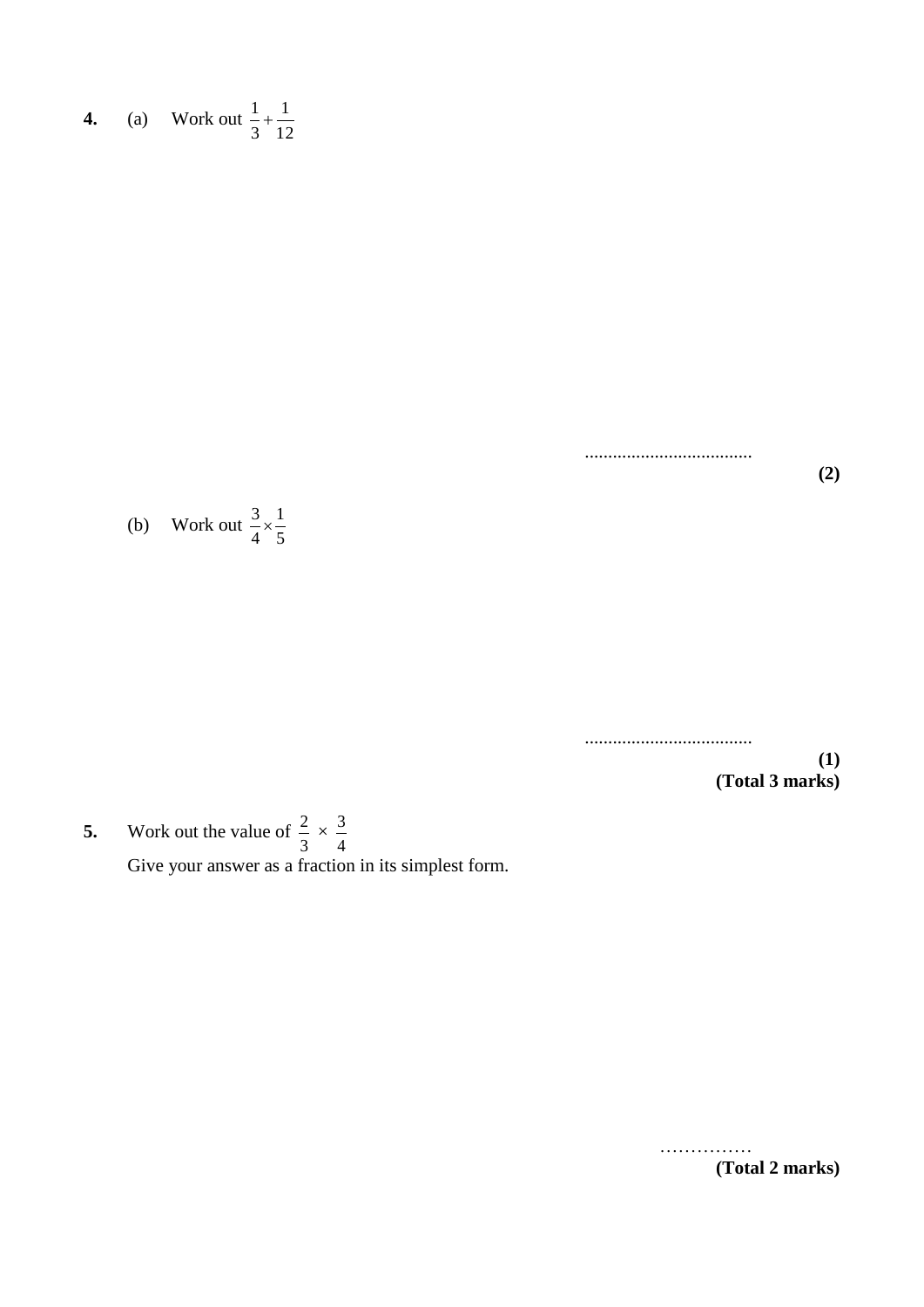**6.** Work out  $60 \times$ 3 2

……………………..

**(Total 2 marks)**

**7.** (a) Work out  $\left(\frac{1}{2}+\frac{1}{2}\right)$  $\setminus$  $\left(\frac{1}{2}+\right)$ 6 1 2 1

J J

....................................

(b) Work out 2 1 8 5

> .................................... **(3) (Total 6 marks)**

**(3)**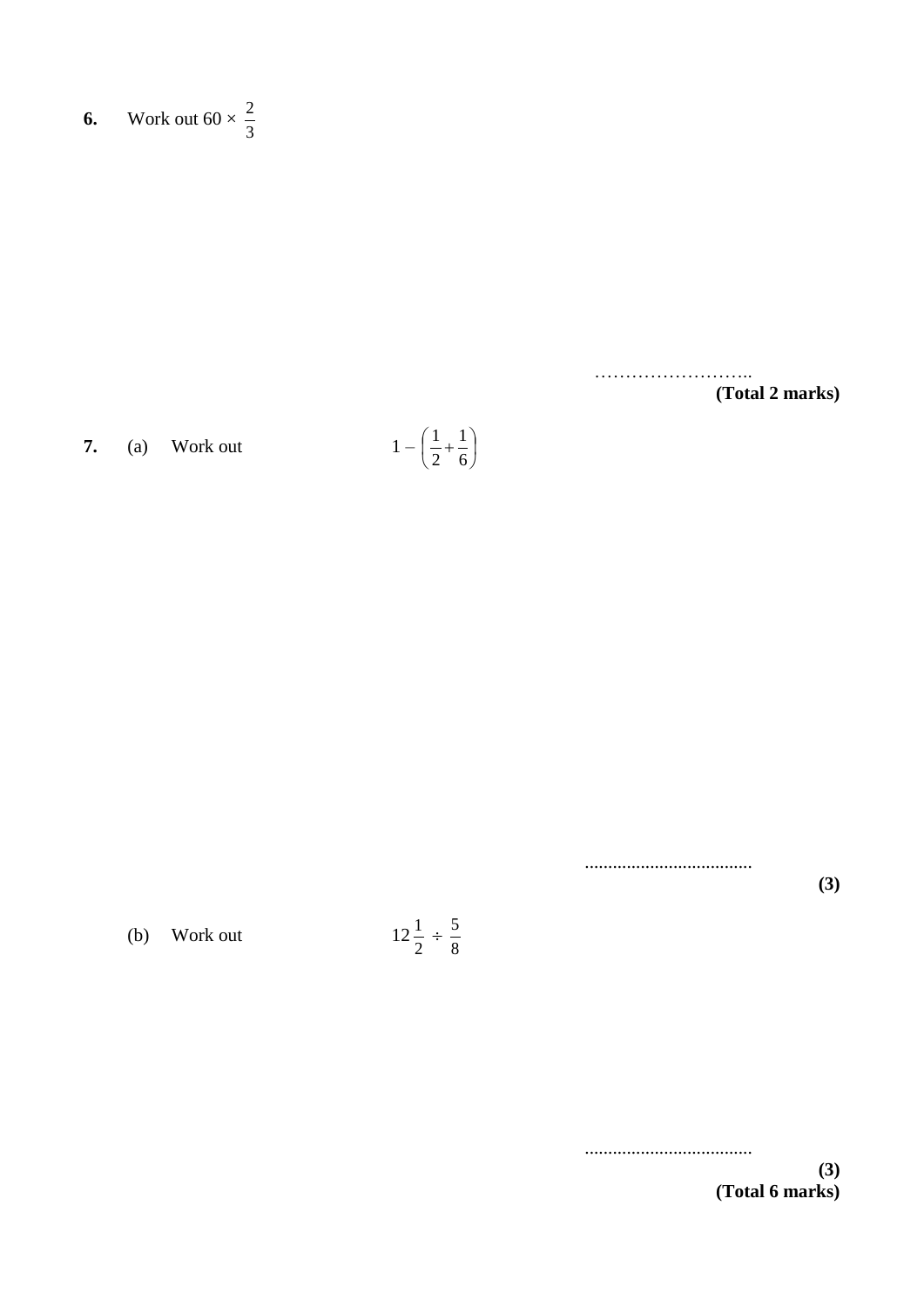**8.** (a) Work out 8 3 5  $\frac{2}{7}$  +

………………………

(b) Work out 
$$
5\frac{2}{3} - 2\frac{3}{4}
$$

……………………… **(3) (Total 5 marks)**

9. (a) Work out 
$$
\frac{1}{3} + \frac{3}{5}
$$

.........................................

**(2)**

**(2)**

(b) Work out 
$$
2\frac{1}{4} \div \frac{3}{5}
$$

.........................................

**(3) (Total 5 marks)**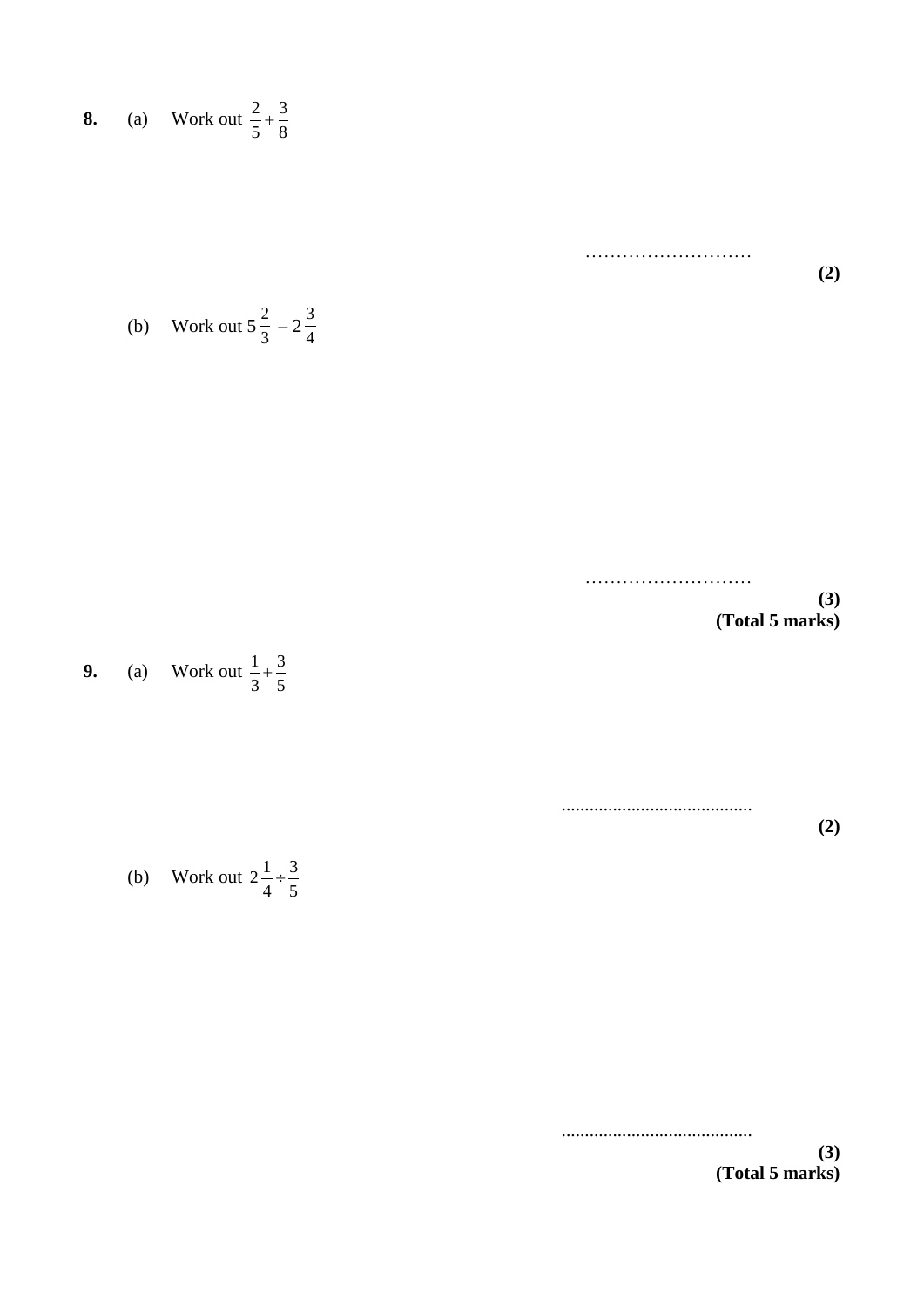**10.** Work out

$$
3\frac{3}{4} \times 2\frac{2}{3}
$$

**(Total 3 marks)**

**11.** (a) Work out 
$$
1\frac{7}{8} \times 5\frac{1}{3}
$$

**(2)**

(b) Work out 
$$
3\frac{1}{2} \div 2\frac{4}{5}
$$

....................

....................

**(2) (Total 4 marks)**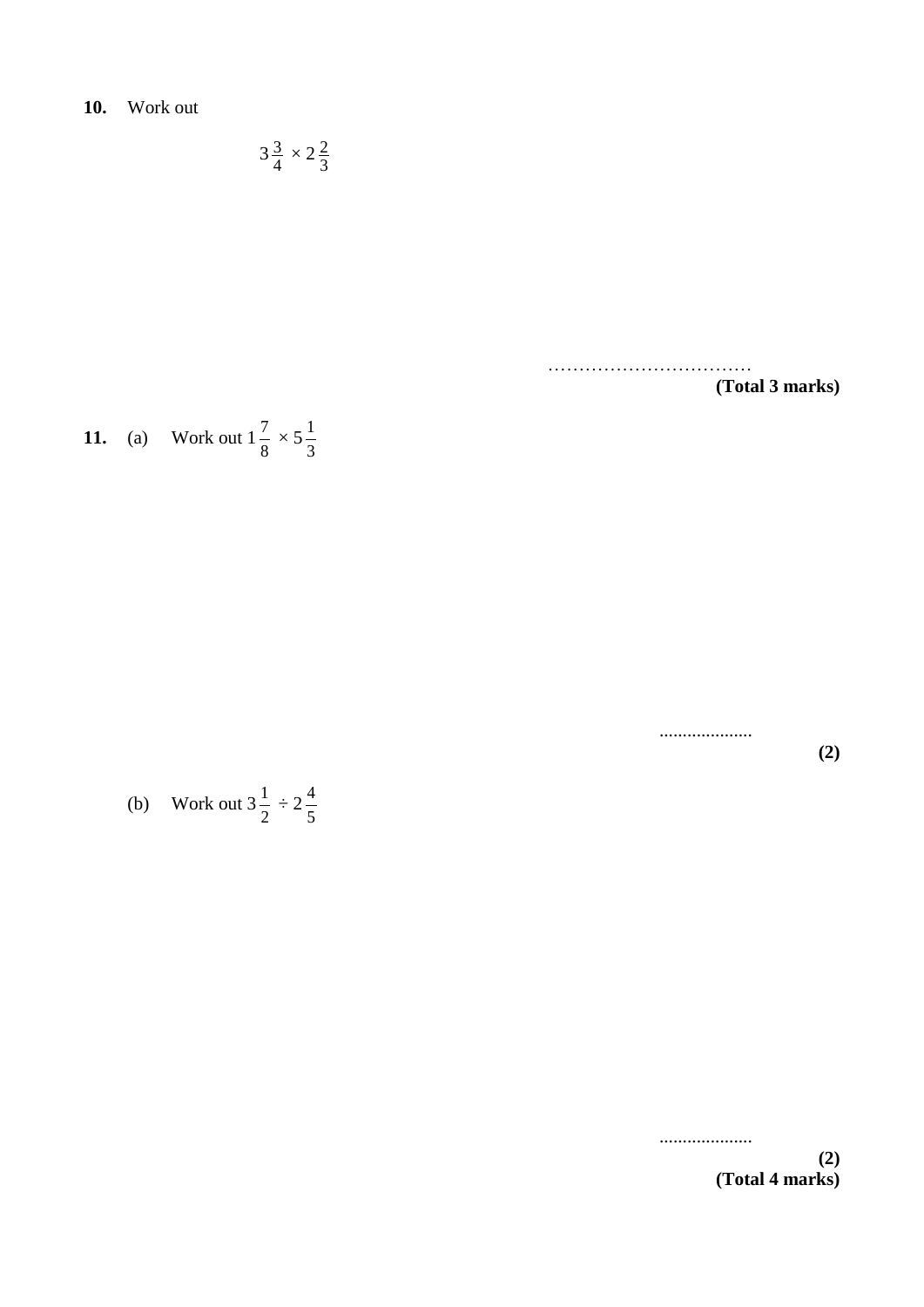**12.** (a) Work out the value of  $\frac{2}{3} \times \frac{3}{4}$ Give your answer as a fraction in its simplest form. 3  $\frac{1}{3}$   $\times$ 2

**(2)**

(b) Work out the value of  $1\frac{2}{3} + 2\frac{3}{4}$ Give your answer as a fraction in its simplest form. 3  $\frac{2}{3}+2$ 2 1

…………………….

…………………….

**(3) (Total 5 marks)**

**13.** Work out  $5\frac{2}{3} - 2$ 2 4 3

> ……………………… **(Total 3 marks)**